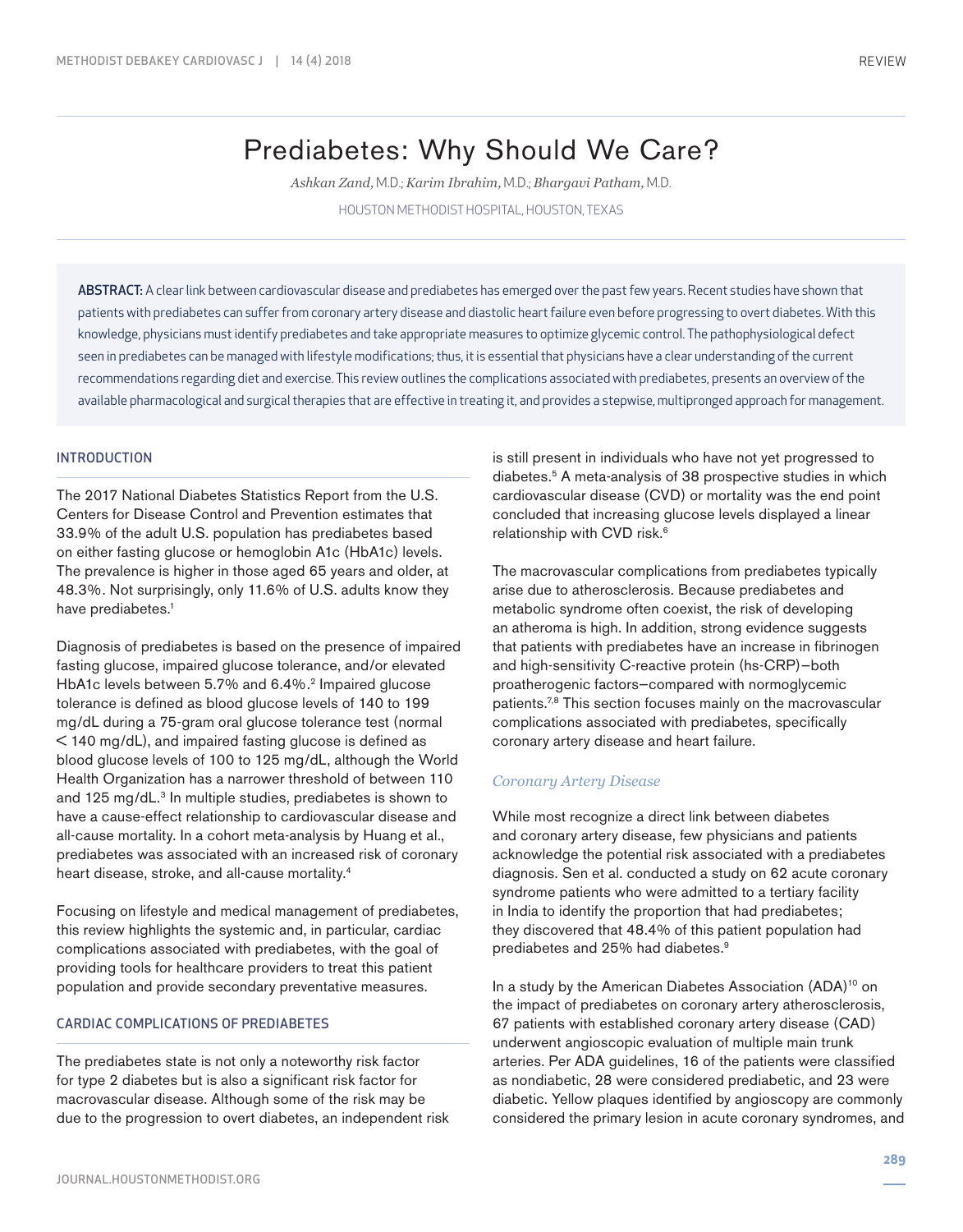the presence of two or more per vessel is considered to be a risk factor for future cardiac events. All groups were assessed for both the number of yellow plaques per vessel and intensity of yellow grade. The number and grade of yellow plaques were higher in the prediabetic patients than in nondiabetics  $(P = .02)$ and *P* = .04, respectively) but similar in both prediabetic and diabetic patients ( $P = .44$  and  $P = .21$ , respectively). In multivariate logistic regression analysis, both diabetes and prediabetes were independent predictors of multiple yellow plaques.10 In a larger study done by Scicali et al., the impact of prediabetes on coronary artery calcium (CAC) scores and mean common carotid media thickness (IMT) was compared in prediabetic patients and nondiabetic patients. Of the 272 patients enrolled, both the CAC scores and mean IMT were significantly higher in the prediabetes group ( $P < 0.001$  and *P* < .001, respectively).<sup>11</sup> In conclusion, a prediabetes state could potentially have a similar impact as diabetes on coronary and peripheral atherosclerosis. Larger studies are needed in the prediabetes population to establish a direct link between prediabetes and CAD.

## *Diastolic Heart Failure*

Although studies such as the Framingham Heart Study have established an epidemiologic link between diabetes and heart failure,<sup>12</sup> there is no established pathophysiologic association between prediabetes and cardiac function in humans. In an experimental animal model, Koncsos et al. aimed to better define the relationship between prediabetes and diastolic heart failure by administering a single low dose of streptozotocin to Long Evans rats fed with high-fat chow. This treatment induced prediabetes as characterized by a slight elevation in fasting blood glucose, impaired glucose and insulin tolerance, and an increase in visceral adipose tissue. The cardiac consequence of a metabolic derangement such as prediabetes was assessed in this setting. Measurement of morphological and functional parameters of the hearts, as assessed by echocardiography, determined that left ventricular (LV) mass as well as LV anterior and posterior wall thickness were increased in prediabetes rats. Other cardiac dimensional parameters remained unchanged. The slope of the LV end-diastolic pressure–volume relationship, an early and sensitive indicator of diastolic dysfunction, was elevated in the prediabetes group. Pathological evaluation revealed increased oxidative mitochondrial stress and increased mitofusin-2 (MFN2) levels in vascular smooth muscle. Increased MFN2 is thought to induce apoptotic cell death in rat cardiomyocytes.13 Of note, in a previous study by Essop et al., cardiac mitochondrial oxidative stress in male Wistar rats was not seen even after 16 weeks, indicating that mitochondrial oxidative stress might not be present in all models and stages of prediabetes.14 Di Pino et al. studied the effects of prediabetes on diastolic function in 167 patients with HbA1c between

5.7% and 6.4%. In patients with prediabetes, they found a significantly lower peak mitral inflow in early diastole (E wave) to late diastolic atrial filling velocity (A wave) ratio (*P* < .05), a higher left atrium volume (LAV) (*P* < .05), and a higher sphericity index (SI) ( $P$  < .05) when compared to controls. The E/A ratio, LAV, and SI are all early signs of diastolic dysfunction.15

## LIFESTYLE MODIFICATIONS

The combination of diet and exercise is arguably the single most important factor that could halt the progression towards type 2 diabetes in patients with prediabetes. Among the first studies to prove this was the Finnish Diabetes Prevention Study (DPS), a controlled randomized trial including 522 overweight subjects with impaired glucose tolerance who were randomized to either an intensive lifestyle intervention group or a standardof-care control group.<sup>16</sup> The intensive lifestyle intervention group received individualized dietary counseling and circuit-type resistance training and were advised to increase overall physical activity, whereas the control group received general counseling on diet and exercise along with an annual physical exam. The lifestyle intervention arm of the study was designed to be at a high intensity during the first year, followed by a maintenance period, with the goal of reducing both weight and dietary fat intake while increasing physical activity and dietary fiber. Weight reductions were measured after 1 year and at 3 years; the intervention group lost 4.5 kg and 3.5 kg while the control group lost 1.0 and 0.9 kg, respectively. Lipid and glycemic parameters showed more improvement in the intervention group, with a 58% reduction in the risk of developing diabetes compared to the control group. The subjects who were free of diabetes at the end of the intervention were followed up for an additional 3 years, and the incidence of diabetes, physical activity, and dietary intake of fiber and fat was measured. During the total 7-year follow-up period,<sup>17</sup> the study concluded that the incidence of type 2 diabetes was 4.3 versus 7.4 per 100 person-years in the intervention and control group, respectively (log-rank test *P* = .0001), indicating a 36% reduction in relative risk.

Another large study that reproduced similar results was from the Diabetes Prevention Program (DPP), which was similar to the Finnish study in its design but included a group treated with metformin for comparison.<sup>18</sup> A total of 3,234 high-risk adults were recruited; 1,079 participants underwent intensive lifestyle intervention, 924 were treated with metformin, and 932 were treated with a placebo. The lifestyle group achieved two important goals: loss of 7% of their initial body weight and a minimum of 150 min of physical activity per week (at an intensity similar to brisk walking). Diabetes incidence was reduced by 58% in the lifestyle group and by 31% with metformin compared to placebo. Analysis was by intention-to-treat, with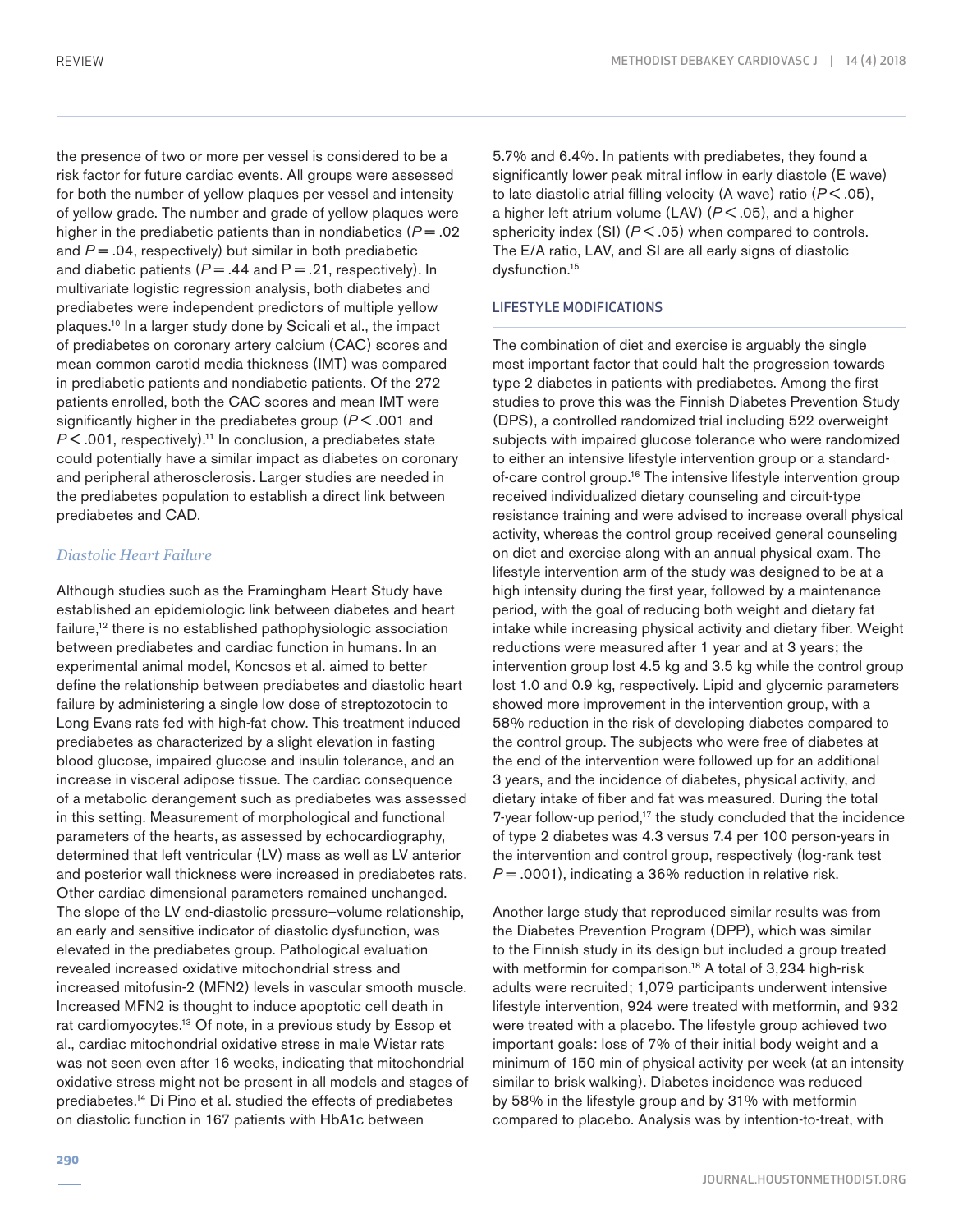

one case of diabetes prevented for every 6.9 people. Further analysis of the lifestyle group showed a 16% reduction in diabetes risk for every kilogram of weight loss.19 After a 10 year follow-up, the study concluded that the effects of lifestyle modification on diabetes prevention were maintained.

Both the Finnish and DPP studies were successful in demonstrating that lifestyle intervention is a valuable key to managing prediabetes. However, the challenge still remains in implementing these methods in a community setting. Katula et al. applied the methods of the DPP study to the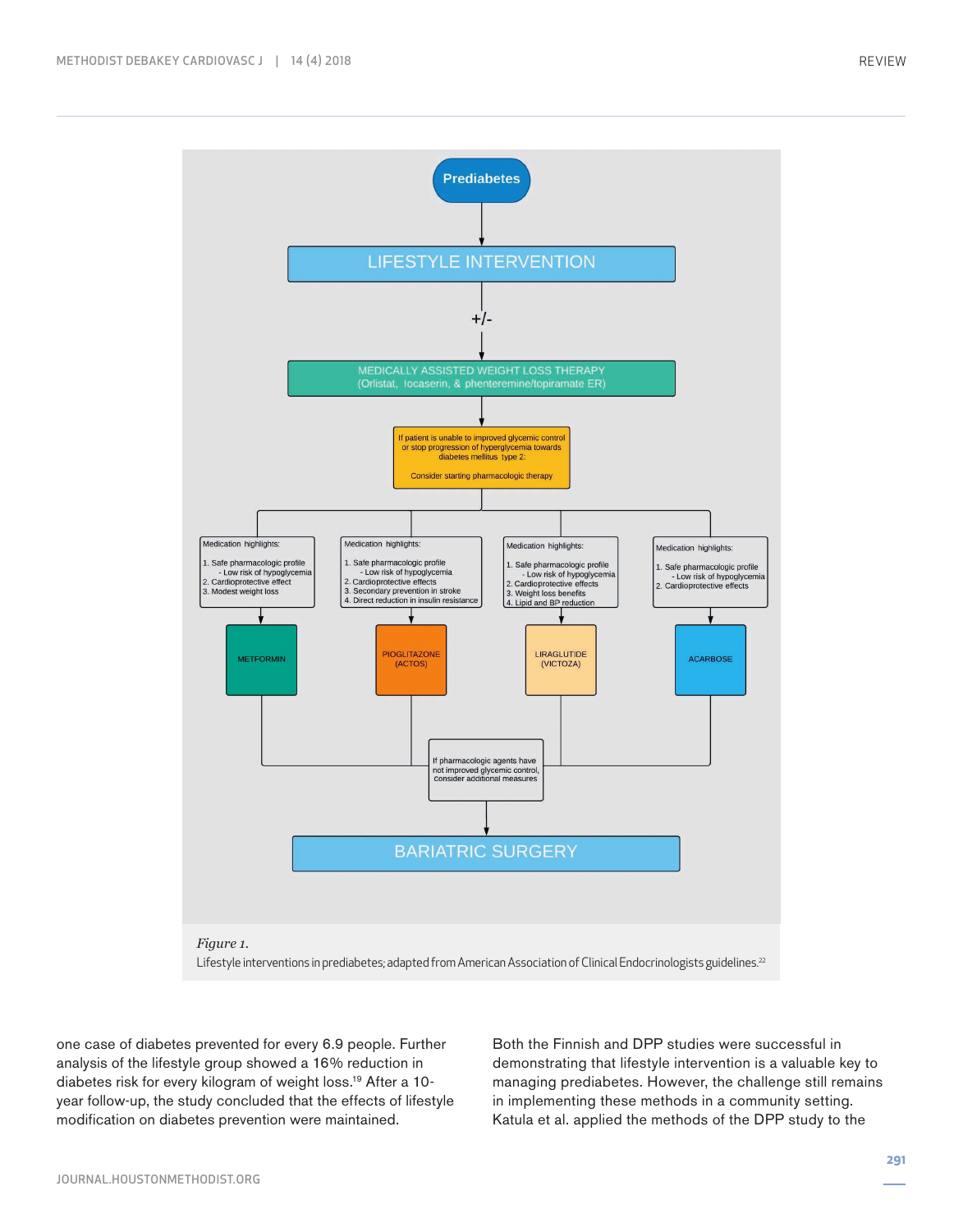| <b>MEDICATION</b><br><b>(BRAND</b><br><b>EXAMPLES)</b>     | <b>MECHANISM OF ACTION</b>                                                                                                                                                                                                                                                                                                                                                                                                                                                                                  | <b>STUDY OUTCOMES</b>                                                                                                                                                                                                                                                                                                                                                                                                                                                                                                                                                                                                                                                                                                                          | <b>CARDIOPROTECTIVE FEATURES</b>                                                                                                                                                                                                                                                                                                                                                                                                                                                                                                                                                                                                                                                                                                                                        |
|------------------------------------------------------------|-------------------------------------------------------------------------------------------------------------------------------------------------------------------------------------------------------------------------------------------------------------------------------------------------------------------------------------------------------------------------------------------------------------------------------------------------------------------------------------------------------------|------------------------------------------------------------------------------------------------------------------------------------------------------------------------------------------------------------------------------------------------------------------------------------------------------------------------------------------------------------------------------------------------------------------------------------------------------------------------------------------------------------------------------------------------------------------------------------------------------------------------------------------------------------------------------------------------------------------------------------------------|-------------------------------------------------------------------------------------------------------------------------------------------------------------------------------------------------------------------------------------------------------------------------------------------------------------------------------------------------------------------------------------------------------------------------------------------------------------------------------------------------------------------------------------------------------------------------------------------------------------------------------------------------------------------------------------------------------------------------------------------------------------------------|
| <b>Metformin</b><br>(Glucophage,<br>Glumetza,<br>Fortamet) | Metformin reduces glucose production by<br>inhibiting the mitochondrial respiratory<br>chain in the liver and thus activating AMPK<br>(5' adenosine monophosphate-activated<br>protein kinase, an enzyme that plays a role in<br>cellular energy homeostasis); this enhances<br>insulin sensitivity and lowers cAMP, which<br>then reduces the expression of gluconeogenic<br>enzymes. AMPK-independent effects of<br>metformin include inhibition of fructose-1,6-<br>bisphosphatase by AMP. <sup>23</sup> | Salpeter et al. (meta-analysis)<br>4,560 participants<br>Metformin reduced the incidence of new onset<br>diabetes by 40% (OR 0.6; CI, 0.5-0.8) with an<br>absolute risk reduction of 6% (CI, 4-8) during a<br>mean trial duration of 1.8 years. <sup>24</sup><br>Ramachandran et al. (study of native Asian<br>Indians)<br>531 participants<br>A relative risk reduction in the incidence of<br>T2DM was seen in both the lifestyle (28.5%),<br>and metformin (26.4%) groups compared to<br>control group. <sup>25</sup>                                                                                                                                                                                                                       | In Svensson et al., investigators studied<br>the association between lowering HbA1c<br>levels and cardiovascular events or death in<br>patients with T2DM on metformin. This study<br>included 24,752 metformin initiators. A mean<br>follow-up of 2.6 years showed a lower risk of<br>cardiovascular events and death when patients<br>achieved an HbA1c of < 6.5% within 6 months<br>of starting metformin. <sup>26</sup><br>Further research will need to be applied to<br>the prediabetes population, but a potential<br>promising cardioprotective effect could also be<br>attributed with metformin.                                                                                                                                                              |
| Pioglitazone<br>(Actos)                                    | Pioglitazone is a synthetic ligand for<br>peroxisome proliferator-activated<br>receptors (PPARs), which allows it to alter<br>the transcription of genes that influence<br>carbohydrate and lipid metabolism. Through<br>its action at PPAR gamma 1 and 2, pioglitazone<br>enhances insulin sensitivity. Additional<br>benefits include an increase in glucose<br>transporters 1 and 4 and enhanced insulin<br>signaling. <sup>27</sup>                                                                     | Defronzo et al. (ACT NOW Study)<br>602 participants<br>Received either pioglitazone 30 mg once daily<br>(increased to 45 mg/day after 1 month) or<br>placebo. At 2.4 years, the incidence of diabetes<br>was 2.1% with pioglitazone versus 7.6% with<br>placebo. <sup>28</sup>                                                                                                                                                                                                                                                                                                                                                                                                                                                                 | In the IRIS trail, Actos showed a reduced risk of<br>stroke and MI. When comparing the treatment<br>and control groups, the first event of MI to<br>stroke was 9% vs 11.8%. In addition, T2DM<br>incidence was 3.8% (treatment) vs 7.7%<br>(placebo). <sup>29</sup> This drug appears safe for the<br>prediabetes population as long as they do not<br>have an increased risk for bone fracture and<br>complication from weight gain.<br>Adverse side effects included an increase in<br>bone fractures, weight gain of greater than 4.5<br>kg, and edema.                                                                                                                                                                                                              |
| Acarbose<br>(Precose)                                      | Acarbose inhibits alpha-glucosidase and is<br>most effective against glucoamylase, followed<br>by sucrase, maltase, and dextranase. It is<br>a diabetic agent that delays carbohydrate<br>digestion and absorption in the intestine. <sup>30</sup>                                                                                                                                                                                                                                                          | Chiasson et al. (randomized trial)<br>1,429 participants<br>714 patients received acarbose (100 mg TID)<br>and 715 received placebo. In the arcarbose<br>group, 32% developed diabetes vs 42% in the<br>placebo group ( $P = .0015$ , NNT 10). However,<br>the acarbose group experienced increased<br>flatulence and diarrhea, which could account<br>for early treatment discontinuation. <sup>31</sup>                                                                                                                                                                                                                                                                                                                                      | Further analysis of the Chiasson et al. study<br>group showed that the risk of CVD in patients<br>with impaired glucose tolerance was 2.2% in<br>the treatment group vs 4.7% in the control<br>group (0.15% vs 1.75% for MI, respectively).<br>The differences were not as significant in other<br>study areas. <sup>31</sup>                                                                                                                                                                                                                                                                                                                                                                                                                                           |
| Liraglutide<br>(Victoza)                                   | Liraglutide is an incretin mimetic of the<br>glucagon-like peptide-1 (GLP-1) receptor<br>agonist and has similar biochemical features.<br>The most important aspect of this therapy is<br>that it increases insulin secretion in response<br>to oral ingestion of carbohydrates while<br>also slowing gastric emptying, suppressing<br>glucagon secretion, reducing food intake, and<br>promoting beta-cell proliferation. <sup>32</sup>                                                                    | <b>SCALE Obesity and Prediabetes trial</b><br>(randomized controlled trial)<br>2,254 participants<br>Prediabetic individuals with a body mass index<br>$(BMI) \ge 30 \text{ kg/m}^2 \text{ or } BMI 27 \text{ kg/m}^2 \text{ with}$<br>comorbidities were recruited. Although the<br>withdrawal rate was significantly high (47% in<br>liraglutide group, 55% in placebo group), the<br>data obtained at 160 weeks showed a decreased<br>incidence of diabetes in the treatment vs<br>placebo group (2% vs 6%; P < .0001, NNT 25)<br>as well as increased normoglycemia (66% vs<br>36%; P < .0001, NNT 4), significant weight loss<br>$(6.1\% \text{ vs } 1.9\%; P < .0001)$ , and close rate of<br>adverse events (15% vs 13%). <sup>33</sup> | The cardioprotective effect of liraglutide<br>has not been fully studied in the prediabetes<br>population. However, the LEADER trial showed<br>significant cardiovascular outcomes in patients<br>with T2DM after a 3.8-year follow-up. In the<br>primary end point of first occurrence of death<br>from cardiovascular causes, nonfatal MI,<br>or nonfatal stroke, the study showed lower<br>incidence in the treatment group vs control<br>(13.0% vs 14.9%; HR 0.87; 95% CI, 0.78-<br>0.97; $P < .001$ for noninferiority; $P = .01$ for<br>superiority). <sup>34</sup><br>Despite the high withdrawal rate, liraglutide<br>shows promise in the treatment of prediabetes<br>and cardiovascular health and will surely be<br>studied with other agents in this class. |

#### *Table 1.*

Summary of current medications to treat prediabetes.23-40 T2DM: type 2 diabetes mellitus; MI: myocardial infarction; CVD: cardiovascular disease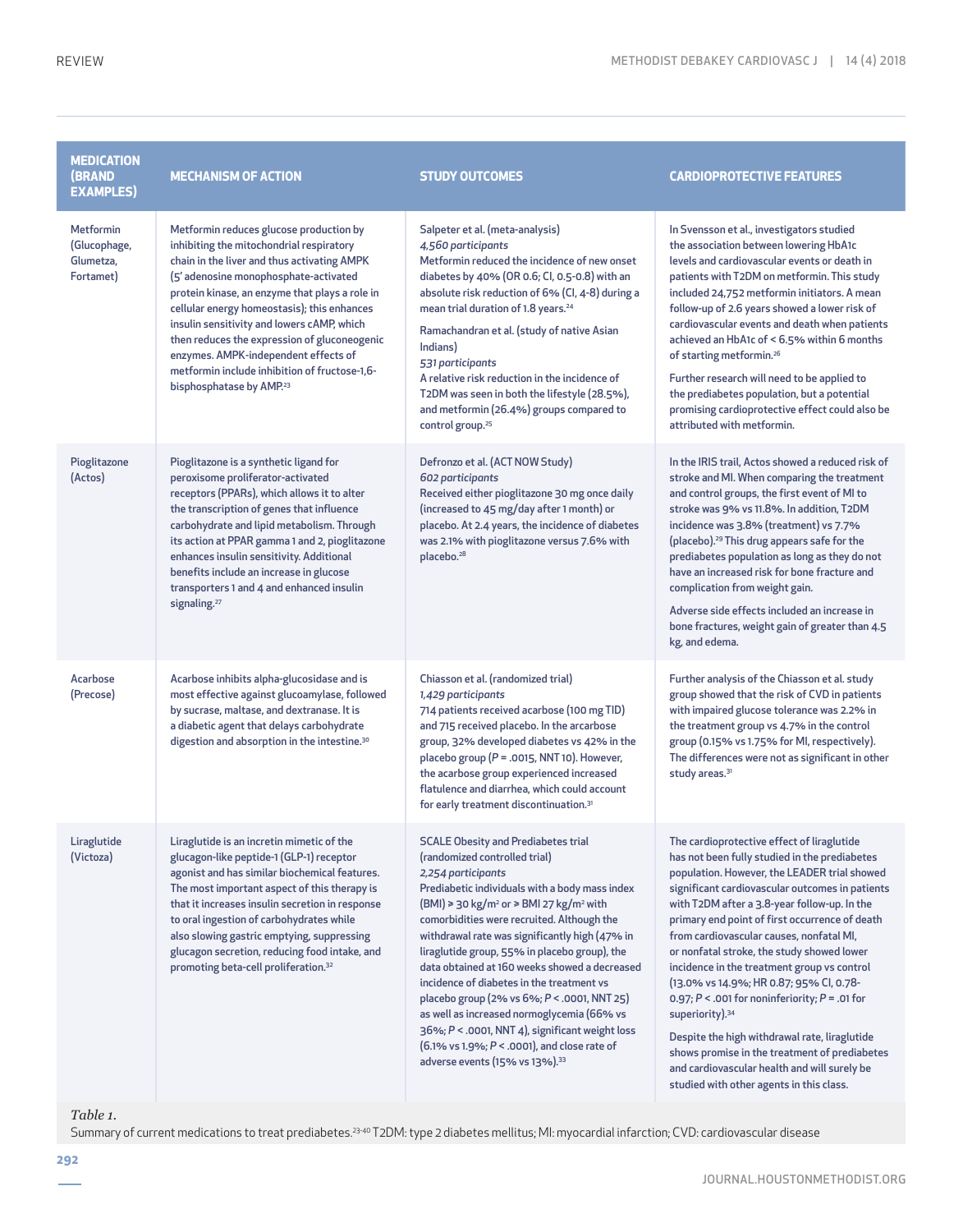| <b>MEDICATION</b><br><b>(BRAND</b><br><b>EXAMPLES)</b> | <b>MECHANISM OF ACTION</b>                                                                                                                                                                                                                                                                                                                                                                                                                      | <b>STUDY OUTCOMES</b>                                                                                                                                                                                                                                                                                                                                                                                                                                                                                                                                                                                                                                                                                                                       | <b>CARDIOPROTECTIVE FEATURES</b>                                                                                                                                                                  |  |
|--------------------------------------------------------|-------------------------------------------------------------------------------------------------------------------------------------------------------------------------------------------------------------------------------------------------------------------------------------------------------------------------------------------------------------------------------------------------------------------------------------------------|---------------------------------------------------------------------------------------------------------------------------------------------------------------------------------------------------------------------------------------------------------------------------------------------------------------------------------------------------------------------------------------------------------------------------------------------------------------------------------------------------------------------------------------------------------------------------------------------------------------------------------------------------------------------------------------------------------------------------------------------|---------------------------------------------------------------------------------------------------------------------------------------------------------------------------------------------------|--|
| Orlistat (Alli,<br>Xenical)                            | Orlistat is a semisynthetic derivative of<br>lipstatin, a potent and selective inhibitor of<br>gastric and pancreatic lipase. By binding to the<br>serine residue of lipase, orlistat inhibits the<br>hydrolysis of triglycerides, thus reducing the<br>absorption of monoacylglycerides and free<br>fatty acids. <sup>35</sup>                                                                                                                 | Torgerson et al. (randomized prospective trial)<br>3,305 participants<br>Participants with BMI $\geq$ 30 kg/m <sup>2</sup> and normal or<br>impaired glucose tolerance were randomized to<br>either lifestyle + placebo or lifestyle + orlistat<br>120 mg 3 times/day. At 4 years, the incidence<br>of T2DM in those receiving orlistat vs placebo<br>was 6.2% vs 9% (P < .0032, NNT 36), mean<br>weight loss was 5.8 vs $3$ kg ( $P < .001$ ), and<br>progression from normal to impaired glucose<br>tolerance was 27.6% vs 30.5%. The biggest<br>limitation was the high dropout rate of 48%<br>with orlistat and 66% with placebo; however,<br>99% of randomized patients were included in<br>intention-to-treat analysis. <sup>36</sup> | No studies have been conducted to establish<br>potential cardioprotective features of orlistat.                                                                                                   |  |
| Phentermine/<br>Topiramate<br>(Qsymia)                 | Qsymia is one of the newer agents for treating<br>obesity in the United States. Its properties<br>consist of two known pharmacologic agents<br>used in combination:<br>1. Phentermine, a centrally acting appetite<br>suppressant that uses sympathomimetic<br>pathway while increasing metabolism, and<br>2. Topiramate, with a proposed mechanism<br>of neurotransmitter-mediated appetite<br>suppression and enhanced satiety. <sup>37</sup> | Guo et al. (randomized controlled trials)<br>3,040 participants<br>The authors pooled data from three RCTs<br>(CONQUER, SEQUEL, and EQUIP). Patients who<br>were overweight or obese without diabetes<br>received 7.5 mg/46 mg vs 15 mg/92 mg of<br>phentermine/topiramate vs placebo once daily<br>for > 1 year. Patients were risk-stratified based<br>on Cardiometabolic Disease Staging score.<br>The 1-year risk of incidence of diabetes in the<br>treatment vs placebo groups was 0.67% vs<br>1.51% for those at low risk, 2.37% vs 4.67%<br>for those at moderate risk, and 6.29% vs<br>10.43% for those at high risk. <sup>38</sup>                                                                                                | No studies have been conducted to establish<br>potential cardioprotective features of<br>phentermine/topiramate.<br>Teratogenic potentials and elevations in heart<br>rate are possible concerns. |  |
| Lorcaserin<br>(Belviq)                                 | Lorcaserin is a small-molecule agonist of the<br>5-HT <sub>2C</sub> receptor designed to promote weight<br>loss in obese/overweight patients as an<br>adjunct to a reduced-calorie diet and increased<br>physical activity. It acts on the 5-HT <sub>3C</sub> receptors<br>in the central nervous system, mainly the<br>hypothalamus, to suppress appetite. <sup>39</sup>                                                                       | Nesto et al. (post hoc analysis)<br>6,136 participants<br>The authors performed a post hoc analysis<br>from two phase 3 studies (Bloom and<br>Blossom) with the goal of monitoring weight<br>and glycemic parameters for 52 weeks in<br>the subpopulation of obese or overweight<br>prediabetic patients. The percentage who<br>progressed to T2DM in the lorcaserin vs<br>placebo group was 3.2% vs 5.0% (P = .032)<br>based on HbA1c but was insignificant based on<br>fasting blood glucose. <sup>40</sup><br>In addition, a greater percentage of lorcaserin-<br>vs placebo-treated patients reverted to<br>euglycemia based on both HbA1c (40% vs<br>29.5%, P < .001) and FPG (52.4% vs 46.5%,<br>$P = .047$                           | No studies have been conducted to establish<br>potential cardioprotective features of<br>lorcaserin.                                                                                              |  |
| Table 1. Continued                                     |                                                                                                                                                                                                                                                                                                                                                                                                                                                 |                                                                                                                                                                                                                                                                                                                                                                                                                                                                                                                                                                                                                                                                                                                                             |                                                                                                                                                                                                   |  |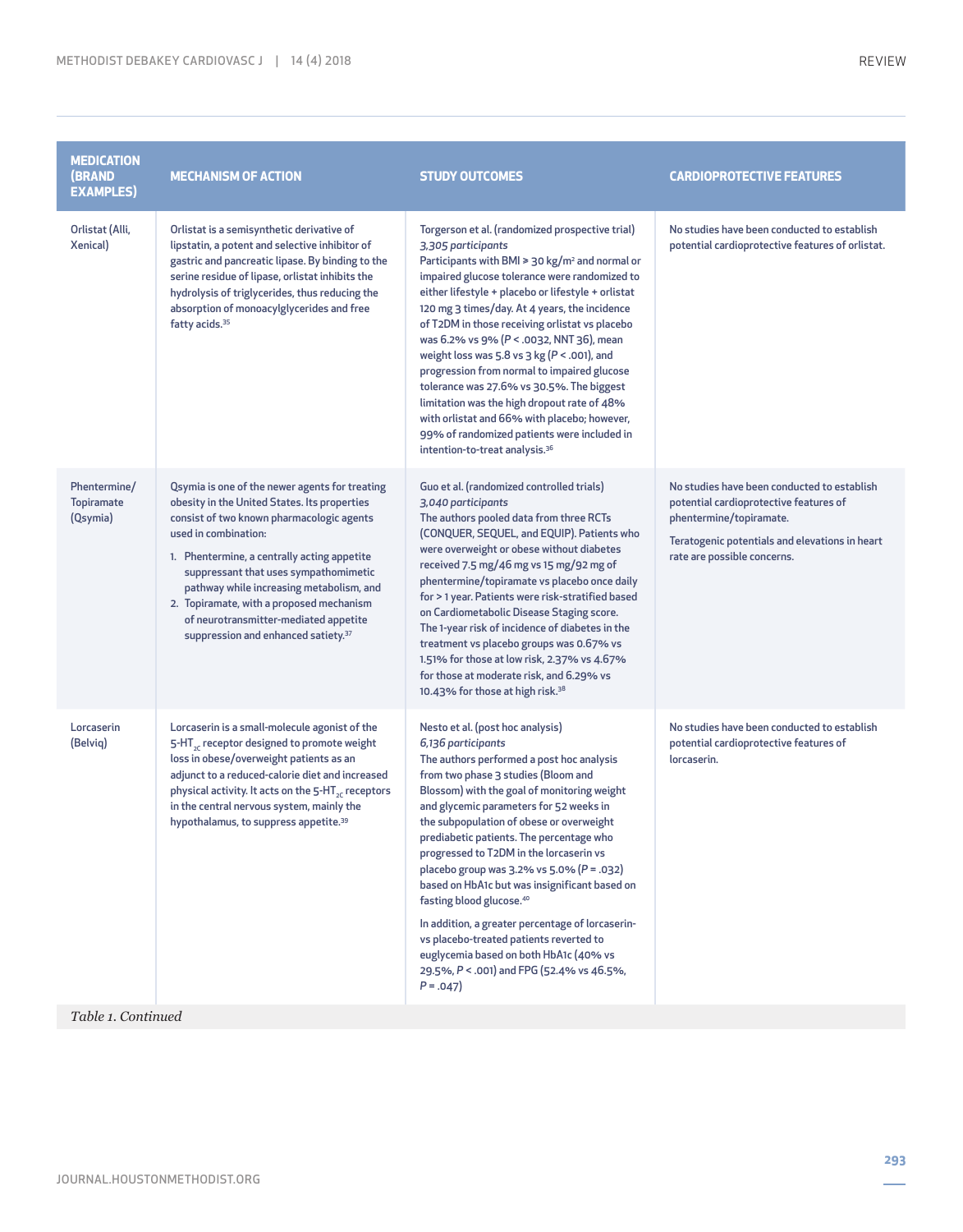local community via key modifications to enhance efficiency and feasibility.20 Community healthcare workers with wellcontrolled diabetes and a history of a healthy lifestyle were recruited to deliver a group-based lifestyle weight loss (LWL) intervention through a partnership with a communitybased diabetes educational program. The study recruited 301 obese volunteers who were prediabetic on at least two occasions. The LWL intervention had two valuable goals for their participants: calorie intake between 1,200 and 1,800 kcal per day, and ≥ 180 min of physical activity per week. This approach is in agreement with parameters set by the American Diabetes Association, the North American Association for the Study of Obesity, and the American Society of Clinical Nutrition.21 Participants were present at 67.7% of all group intervention sessions. On an adjusted average of the 6- and 12-month means, LWL intervention participants had a net weight loss of 6.0% of their body weight and 5.0 cm in waist circumference compared to standard of care patients. There was also a 4.3 mg/dL decrease in fasting glucose in the LWL intervention participants versus a decrease of 0.4 mg/dL in the standard of care patients ( $P < .001$ ).

#### PHARMACOLOGICAL AGENTS

There are currently four medications for treating the prediabetes subpopulation, including metformin, pioglitazone, acarbose, and liraglutide. In addition, the American Association of Clinical Endocrinologists (AACE) has also proposed three weightloss therapies—including orlistat, lorcaserin, and phentermine/ topiramate ER—to manage obesity with the goal of halting the progression of insulin resistance and type 2 diabetes (Figure 1).22 No data is available for naltrexone/bupropion. Table 1 provides an extensive review of the currently available pharmacological agents.23-40

#### BARIATRIC SURGERY

In 2011, the American College of Surgeons Bariatric Surgery Center Network (ACS-BSCN) recognized bariatric surgery as a potential intervention for type 2 diabetes and prediabetes in addition to assisting in weight loss in morbidly obese patients. De la Cruz-Muñoz and colleagues performed a retrospective analysis of 1,602 adults who underwent bariatric surgery; they were categorized into those with diagnosed type 2 diabetes, those with prediabetes, those with high fasting plasma glucose (FPG), and those with normal FPG. At 1- and 3-year follow-up post bariatric surgery, all four groups had normal FPG, but the prediabetes group had more significant weight loss (47 kg) than the diabetes population.<sup>41</sup> Procedures such as the Rouxen-Y gastric bypass and the biliopancreatic diversion have been shown to be the most effective for patients with diabetes.<sup>42</sup> Normalization of plasma glucose concentrations, HbA1c, and

insulin levels were seen in 80% to 100% of patients within days post-surgery prior to any weight loss. The above findings could be attributed to reduced food intake, malabsorption of nutrients, and alterations in gastrointestinal anatomy that incite changes in the incretin system.

Among obese patients (body mass index  $>$  40) who are candidates for bariatric surgery, prediabetes patients should be prioritized because they are at higher risk of diabetes and complications that can be prevented with surgery and the subsequent weight loss. This is supported by a post hoc analysis of 4,032 participants from the Swedish Obese Subjects study, half of whom had bariatric surgery and the other half receiving usual care. After 15 years of follow-up, patients in the diabetes, prediabetes, and normoglycemic groups who underwent bariatric surgery had a reduced incidence of macrovascular complications. Interestingly, the largest risk reduction for macrovascular complications was seen in the prediabetes group.<sup>43</sup>

#### **CONCLUSION**

The link between prediabetes and cardiovascular disease has been clearly established, and physicians should be aware of the implications for their patients. At this time, major organizations such as the AACE have publish written statements on the importance of diagnosing and treating the prediabetes population. Following these steps will help ensure that future complications in this subpopulation will not take a toll on our healthcare system.

The first step in managing patients with prediabetes is to encourage strict lifestyle modifications consisting of ≥ 180 min of physical activity per week and a calorie intake of 1,200 to 1,800 kcal per day. Providers can also refer their patients to ancillary providers, such as dieticians or weight management specialists, who can help them achieve their goals. In addition to lifestyle management, anti-obesity agents such as orlistat, lorcaserin, and phentermine/topiramate should be considered for obese patients with prediabetes.

Healthcare providers can also consider pharmacologic agents (metformin, pioglitazone, liraglutide, or acarbose) for management of prediabetes. Each of these drugs has a safe pharmacologic profile with regard to hypoglycemia. Metformin has a good track record of being a safe, tolerable drug with benefits such as modest weight loss and a potential cardioprotective effect. Pioglitazone (e.g., Actos) is another viable option due to its ability to increase insulin sensitivity and its known advantage in secondary prevention among stroke/myocardial infarction patients; however, it is also known to cause side effects such as weight gain and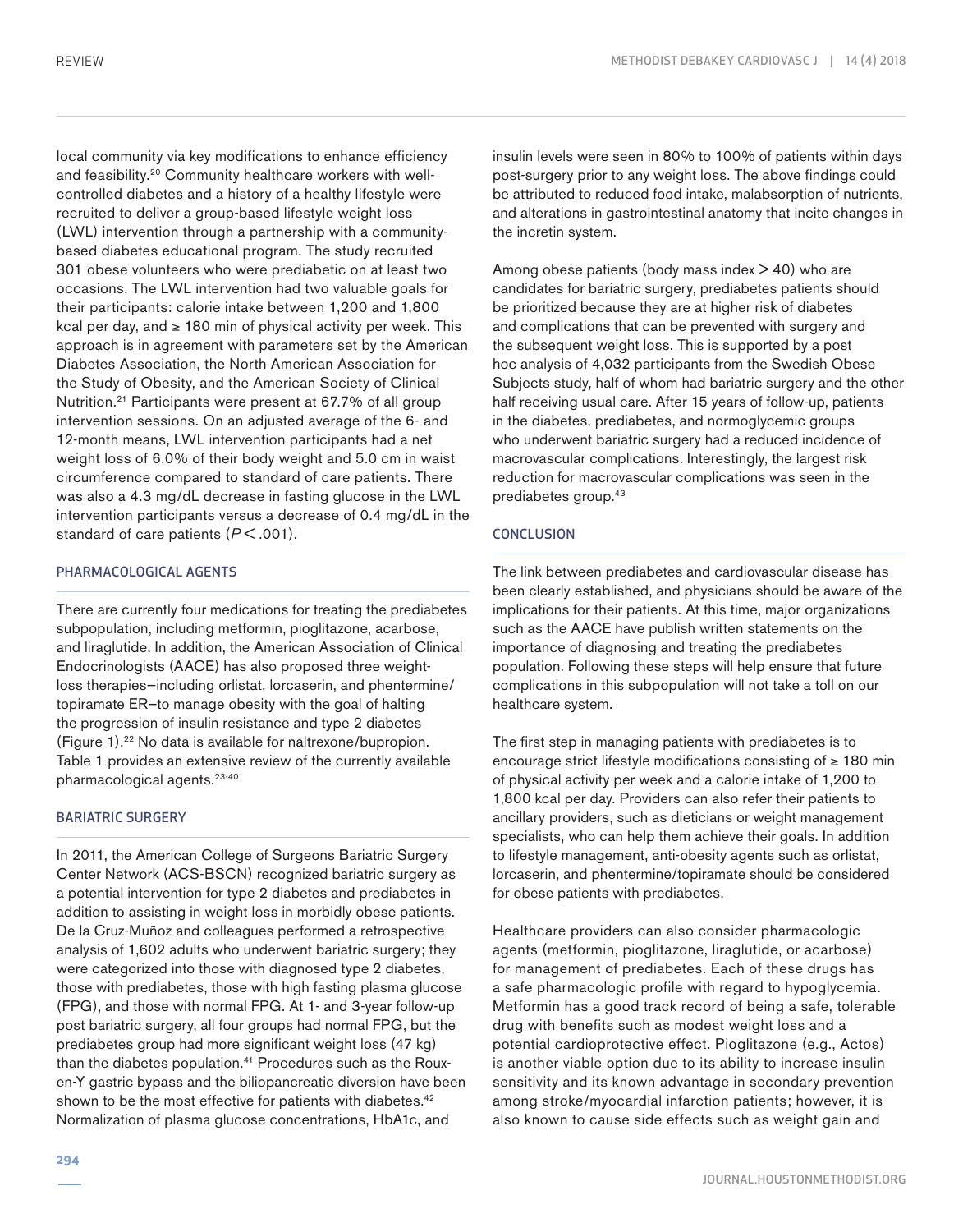bone fractures in the osteoporotic population. If weight loss is a desired effect, providers can consider liraglutide, a weight-loss agent approved by the U.S. Food and Drug Administration that has been shown to improve glycemic control and HbA1c levels.

If medical management fails to achieve glycemic control, advanced measures such as bariatric surgery can be used with the goal of reversing prediabetes and helping obese patients lose weight. All surgical procedures are complex processes that require mental preparedness on the part of the patient and an in-depth understanding of how it will impact their lifestyle; thus, surgery should be reserved for those who are resistant to other forms of treatment. Providers should not be discouraged from sending patients who meet surgical criteria to bariatric surgical centers since studies have shown that surgery can control prediabetes and improve both lipid profiles and blood pressure.

In short, providers can help patients with prediabetes through multiple means and should use the above tools in their arsenal. Providers should also feel comfortable referring patients to an endocrinologist when the clinical picture is complex enough to require multidisciplinary care.

#### KEY POINTS

- Prediabetes is a growing concern as it affects roughly 33.9% of U.S. adults, with the majority of this population left untreated.
- Complications of prediabetes include macrovascular effects such as myocardial infraction, stroke, and peripheral vascular disease as well as microvascular changes such as retinopathy, neuropathy, and nephropathy.
- Healthcare providers should start screening for prediabetes and initiate treatment as soon as possible, starting with lifestyle interventions and progressing to pharmacologic therapies.
- Health providers should consider a multidisciplinary approach by involving a certified diabetes educator and/ or nutritionist and recruiting additional support from an endocrinologist or bariatric surgeon as needed.

#### *Conflict of Interest Disclosure:*

The authors have completed and submitted the *Methodist DeBakey Cardiovascular Journal* Conflict of Interest Statement and none were reported.

#### *Keywords:*

prediabetes, impaired fasting glucose, impaired glucose tolerance, diabetes prevention, management of prediabetes

- 1. Centers for Disease Control and Prevention [Internet]. Atlanta, GA: Centers for Disease Control and Prevention, U.S. Department of Health and Human Services; 2017. National Diabetes Statistics Report, 2017; 2017 [cited 2018 Jul 2]. Available from: https://www.cdc.gov/diabetes/data/statisticsreport/index.html.
- 2. American Diabetes Association. Classification and Diagnosis of Diabetes. Diabetes Care. 2017 Jan;40(Suppl 1):S11-S24.
- 3. World Health Organization [Internet]. Definition and diagnosis of diabetes mellitus and intermediate hyperglycemia: report of a WHO/IDF consultation. Geneva, Switzerland: World Health Organization; 2006 [cited 2018 Aug 6]. Available from: http://www.who.int/diabetes/publications/Definition and diagnosis of diabetes\_new.pdf.
- 4. Huang Y, Cai X, Mai W, Li M, Hu Y. Association between prediabetes and risk of cardiovascular disease and all cause mortality: systematic review and meta-analysis. BMJ. 2016 Nov 23;355:i5953.
- 5. Nasr G, Sliem H. Silent myocardial ischemia in prediabetics in relation to insulin resistance. J Cardiovasc Dis Res. 2010 Jul;1(3):116-21.
- 6. Levitan EB, Song Y, Ford ES, Liu S. Is nondiabetic hyperglycemia a risk factor for cardiovascular disease? A meta-analysis of prospective studies. Arch Intern Med. 2004 Oct 25;164(19):2147-55.
- 7. Isordia-Salas I, Galván-Plata ME, Leaños-Miranda A, et al. Proinflammatory and prothrombotic state in subjects with different glucose tolerance status before cardiovascular disease. J Diabetes Res. 2014;2014:631902.
- 8. Bembde AS. A study of plasma fibrinogen level in type-2 diabetes mellitus and its relation to glycemic control. Indian J Hematol Blood Transfus. 2012 Jun;28(2):105-8.
- 9. Sen K, Mukherjee AK, Dharchowdhury L, Chatterjee A. A study to find out the proportion of prediabetes in patients with acute coronary syndrome in a medical college of Kolkata. J Indian Med Assoc. 2008 Dec;106(12): 776-8.
- 10. Kurihara O, Takano M, Yamamoto M, et al. Impact of prediabetic status on coronary atherosclerosis: a multivessel angioscopic study. Diabetes Care. 2013 Mar;36(3):729-33.
- 11. Scicali R, Giral P, Gallo A, et al. HbA1c increase is associated with higher coronary and peripheral atherosclerotic burden in non-diabetic patients. Atherosclerosis. 2016 Dec; 255:102-8.
- 12. Mahmood SS, Wang TJ. The epidemiology of congestive heart failure: the Framingham Heart Study perspective. Glob Heart. 2013 Mar 1;8(1): 77-82.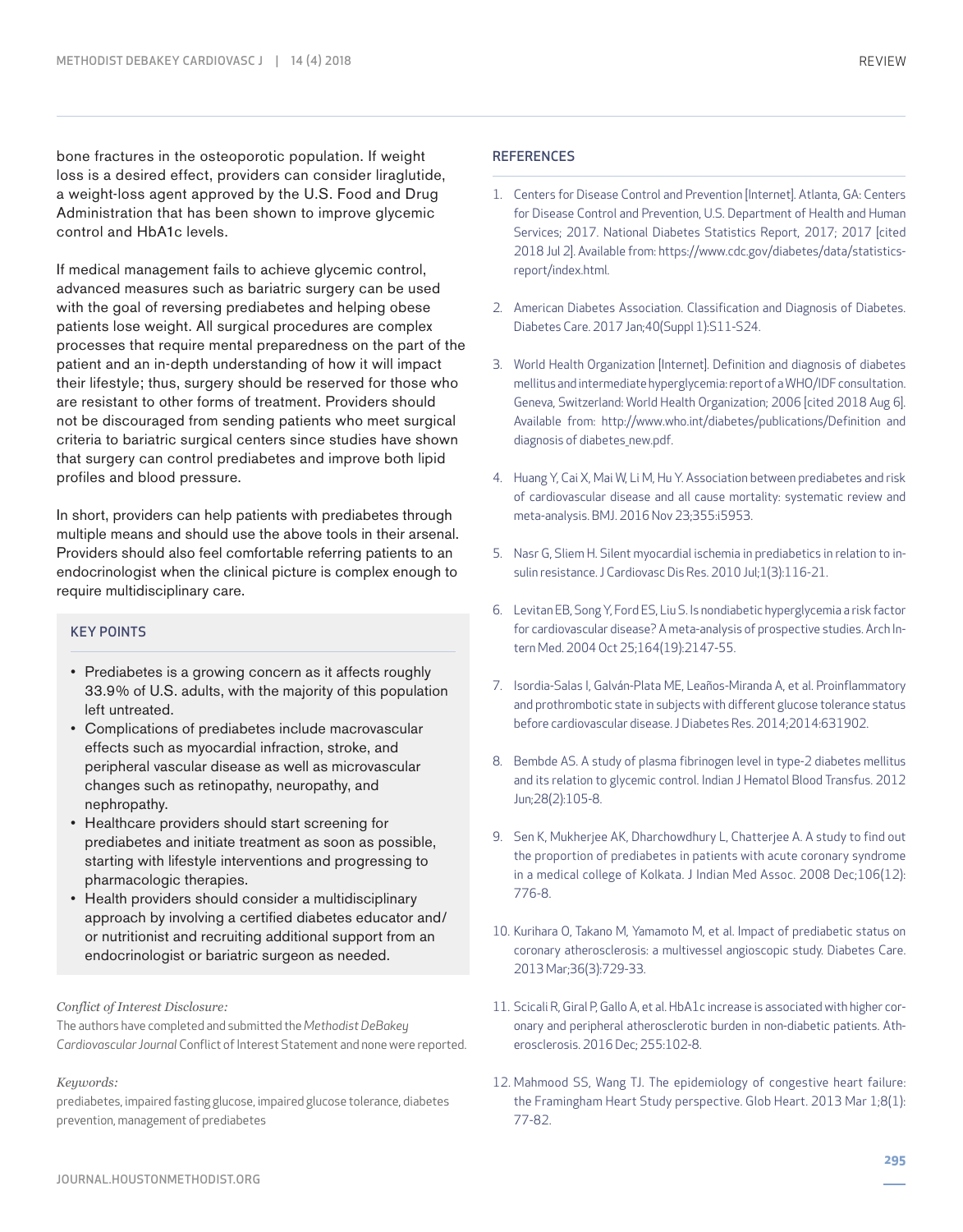- 13. Koncsos G, Varga ZV, Baranyai T, et al. Diastolic dysfunction in prediabetic male rats: Role of mitochondrial oxidative stress. Am J Physiol Heart Circ Physiol. 2016 Oct 1;311(4):H927-H943.
- 14. Essop MF, Anna Chan WY, Valle A, García-Palmer FJ, Du Toit EF. Impaired contractile function and mitochondrial respiratory capacity in response to oxygen deprivation in a rat model of prediabetes. Acta Physiol (Oxf). 2009 Dec;197(4):289-96.
- 15. Di Pino A, Mangiafico S, Urbano F, et al. HbA1c Identifies Subjects With Prediabetes and Subclinical Left Ventricular Diastolic Dysfunction. J Clin Endocrinol Metab. 2017 Oct 1;102(10):3756-64.
- 16. Lindström J, Louheranta A, Mannelin M, et al.; Finnish Diabetes Prevention Study Group. The Finnish Diabetes Prevention Study (DPS): Lifestyle intervention and 3-year results on diet and physical activity. Diabetes Care. 2003 Dec;26(12):3230-6.
- 17. Lindström J, Ilanne-Parikka P, Peltonen M, et al.; Finnish Diabetes Prevention Study Group. Sustained reduction in the incidence of type 2 diabetes by lifestyle intervention: follow-up of the Finnish Diabetes Prevention Study. Lancet. 2006 Nov 11;368(9548):1673-9.
- 18. Diabetes Prevention Program (DPP) Research Group. The Diabetes Prevention Program (DPP): description of lifestyle intervention. Diabetes Care. 2002 Dec;25(12):2165-71.
- 19. Hamman RF, Wing RR, Edelstein SL, et al. Effect of weight loss with lifestyle intervention on risk of diabetes. Diabetes Care. 2006 Sep;29(9):2102-7.
- 20. Katula JA, Vitolins MZ, Rosenberger EL, et al. One-year results of a community-based translation of the Diabetes Prevention Program: Healthy-Living Partnerships to Prevent Diabetes (HELP PD) Project. Diabetes Care. 2011 Jul;34(7):1451-7.
- 21. Klein S, Sheard NF, Pi-Sunyer X, et al.; American Diabetes Association; North American Association for the Study of Obesity; American Society for Clinical Nutrition. Weight management through lifestyle modification for the prevention and management of type 2 diabetes: rationale and strategies. A statement of the American Diabetes Association, the North American Association for the Study of Obesity, and the American Society for Clinical Nutrition. Am J Clin Nutr. 2004 Aug;80(2):257-63.
- 22. Garber AJ, Abrahamson MJ, Barzilay JI, et al. CONSENSUS STATEMENT BY THE AMERICAN ASSOCIATION OF CLINICAL ENDOCRINOLOGISTS AND AMERICAN COLLEGE OF ENDOCRINOLOGY ON THE COMPREHENSIVE TYPE 2 DIABETES MANAGEMENT ALGORITHM - 2018 EXECUTIVE SUM-MARY. Endocr Pract. 2018 Jan;24(1):91-120.
- 23. Rena G, Hardie DG, Pearson ER. The mechanisms of action of metformin. Diabetologia. 2017 Sep;60(9):1577-85.
- 24. Salpeter SR, Buckley NS, Kahn JA, Salpeter EE. Meta-analysis: metformin treatment in persons at risk for diabetes mellitus. Am J Med. 2008 Feb;121(2):149-157.e2.
- 25. Ramachandran A, Snehalatha C, Mary S, et al. The Indian Diabetes Prevention Programme shows that lifestyle modification and metformin prevent type 2 diabetes in Asian Indian subjects with impaired glucose tolerance (IDPP-1). Diabetologia. 2006 Feb;49(2):289-97.
- 26. Svensson E, Baggesen LM, Johnsen SP, et al. Early Glycemic Control and Magnitude of HbA1c Reduction Predict Cardiovascular Events and Mortality: Population-Based Cohort Study of 24,752 Metformin Initiators. Diabetes Care. 2017 Jun;40(6):800-7.
- 27. Smith U. Pioglitazone: mechanism of action. Int J Clin Pract Suppl. 2001 Sep;(121):13-8.
- 28. DeFronzo RA, Tripathy D, Schwenke DC, et al. Pioglitazone for diabetes prevention in impaired glucose tolerance. N Engl J Med. 2011 Mar 24;364(12):1104-15.
- 29. Kernan WN, Viscoli CM, Furie KL, et al. Pioglitazone after Ischemic Stroke or Transient Ischemic Attack. N Engl J Med. 2016 Apr 7;374(14):1321-31.
- 30. Chiasson JL, Josse RG, Gomis R, Hanefeld M, Karasik A, Laakso M; STOP-NIDDM Trail Research Group. Acarbose for prevention of type 2 diabetes mellitus: the STOP-NIDDM randomised trial. Lancet. 2002 Jun 15;359(9323):2072-7.
- 31. Chiasson JL, Josse RG, Gomis R, Hanefeld M, Karasik A, Laakso M; STOP-NIDDM Trial Research Group. Acarbose treatment and the risk of cardiovascular disease and hypertension in patients with impaired glucose tolerance: the STOP-NIDDM trial. JAMA. 2003 Jul 23;290(4):486-94.
- 32. Russell-Jones D, Vaag A, Schmitz O, et al. Liraglutide vs insulin glargine and placebo in combination with metformin and sulfonylurea therapy in type 2 diabetes mellitus (LEAD-5 met+SU): a randomised controlled trial. Diabetologia. 2009 Oct;52(10):2046-55.
- 33. le Roux CW, Astrup A, Fujioka K, et al.; SCALE Obesity Prediabetes NN8022- 1839 Study Group. 3 years of liraglutide versus placebo for type 2 diabetes risk reduction and weight management in individuals with prediabetes: a randomised, double-blind trial. Lancet. 2017;389(10077):1399-1409.
- 34. Marso SP, Daniels GH, Brown-Frandsen K, et al. Liraglutide and Cardiovascular Outcomes in Type 2 Diabetes. N Engl J Med. 2016 Jul 28;375(4):311-22.
- 35. Guerciolini R. Mode of action of orlistat. Int J Obes Relat Metab Disord. 1997 Jun;21 Suppl 3:S12-23.
- 36. Torgerson JS, Hauptman J, Boldrin MN, Sjöström L. XENical in the prevention of diabetes in obese subjects (XENDOS) study: a randomized study of orli-